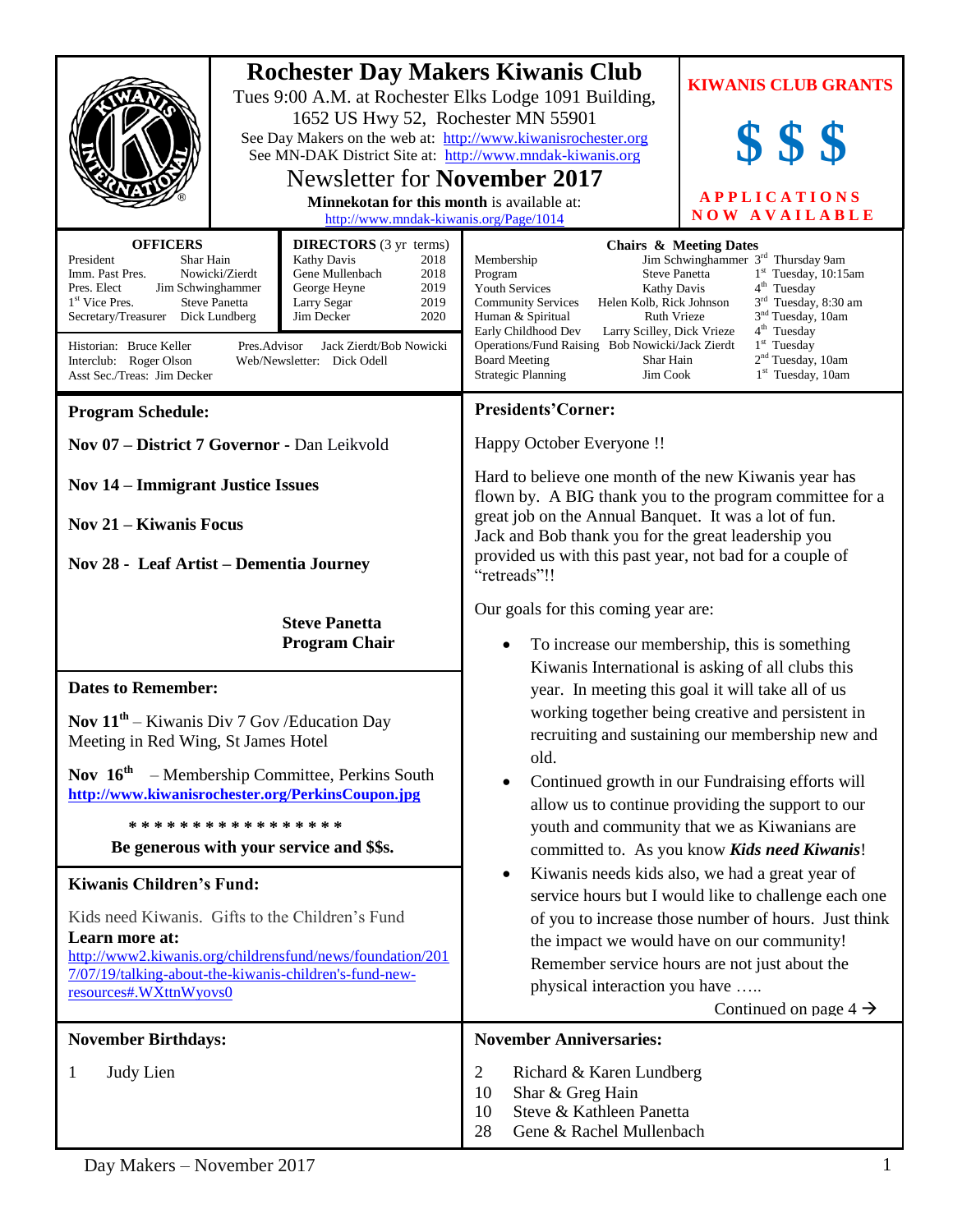| Secretary/Treasurer's Report - 10/10/2017                                                                                                                                                                                                                                                | <b>Secy/Treas Report (Continued):</b>                                                                                                                                                                                                                                                                                                                                                                                                                                                          |  |
|------------------------------------------------------------------------------------------------------------------------------------------------------------------------------------------------------------------------------------------------------------------------------------------|------------------------------------------------------------------------------------------------------------------------------------------------------------------------------------------------------------------------------------------------------------------------------------------------------------------------------------------------------------------------------------------------------------------------------------------------------------------------------------------------|--|
| <b>Bank Balance 9/30/2017:</b><br>\$13,593.59<br>132.95<br>Bike Repair Fund:<br>\$                                                                                                                                                                                                       | <b>Membership-</b> The committee is pursuing ideas for<br>bringing in new members.                                                                                                                                                                                                                                                                                                                                                                                                             |  |
| <b>Charitable Account</b><br>\$3,293.58<br>Administrative Fund:<br>\$4,802.19<br>\$5,364.87<br>Service Fund:                                                                                                                                                                             | <b>Operations-</b> Public Relations will now be under this<br>committee.                                                                                                                                                                                                                                                                                                                                                                                                                       |  |
| Members on Leave: Don Cain. Ron King, Sara King                                                                                                                                                                                                                                          | Social Media/Web Site-These items will now be covered<br>under operations.                                                                                                                                                                                                                                                                                                                                                                                                                     |  |
| September Service Hour Statistics: 351 hours by 25<br>members, 42% Participation.                                                                                                                                                                                                        | <b>Strategic Planning-</b> The committee is currently doing a<br>club survey.                                                                                                                                                                                                                                                                                                                                                                                                                  |  |
| <b>October Board Meeting Summary</b>                                                                                                                                                                                                                                                     | Richard Lundberg, Secy/Treasurer                                                                                                                                                                                                                                                                                                                                                                                                                                                               |  |
| The board discussed our tradition of giving appreciation<br>certificates to our speakers. For returning speakers,                                                                                                                                                                        | <b>Amazon Smile Program:</b><br>Tell your friends                                                                                                                                                                                                                                                                                                                                                                                                                                              |  |
| should we come up with another appreciation gift for<br>them, possibly a frame for their certificate, or a pen?<br>The board decided to present the remaining pens, from<br>the Annual Banquet, to future returning speakers.                                                            | If you do your Holiday Shopping on-line or anytime of the<br>year  consider using the Smile.Amazon.Com access<br>point to Amazon.Com.<br>Amazon.Com has a special access point for the same<br>merchandise for the same discounted prices and services<br>when using the Smile.Amazon.Com link.<br>Smile.Amazon.Com is a special link into their system<br>which allows Non-Profit (501-C3) organizations to receive<br>a small donation directly from Amazon to the Non-Profit<br>you select. |  |
| The board discussed whether or not to remove the<br>Family Promise Service project from the list of                                                                                                                                                                                      |                                                                                                                                                                                                                                                                                                                                                                                                                                                                                                |  |
| approved projects due to inactivity. It was pointed out<br>that there is still activity; Ella VanLaningham will be<br>the contact person. Bob Nowicki is now the contact for<br>the Mayo Volunteers Service Project. Rick Johnson<br>will be the contact for Saturday Noon Meals Service |                                                                                                                                                                                                                                                                                                                                                                                                                                                                                                |  |
| Project. The board approved the list of Elected Officers<br>and other positions.                                                                                                                                                                                                         | The direct link for our Rochester Kiwanis Day Makers<br>account is: https://smile.amazon.com/ch/51-0155637.                                                                                                                                                                                                                                                                                                                                                                                    |  |
| The board approved list of Service Projects for the new<br>Kiwanis year beginning October 1, 2017.                                                                                                                                                                                       | After you register the first time your purchases will<br>generate a small Amazon funded donation to our club.<br>The description of our club's Non-profit foundation is:<br>Kiwanis Charitable and Educational Corporation of<br><b>Rochester Minnesota</b>                                                                                                                                                                                                                                    |  |
| The board approved the list of Committees and<br>Committee Chairs for the new Kiwanis year.                                                                                                                                                                                              |                                                                                                                                                                                                                                                                                                                                                                                                                                                                                                |  |
| The board canceled club meetings on December 26,<br>2017 and January 2, 2018 due to the proximity to<br>Christmas day and New Years day.                                                                                                                                                 | Anyone who uses Amazon for their online shopping may<br>use the Amazon Smile program and direct their purchase<br>thru our account so Amazon will donate to our Kiwanis                                                                                                                                                                                                                                                                                                                        |  |
| <b>Committee Reports</b>                                                                                                                                                                                                                                                                 | Day Makers Foundation account.                                                                                                                                                                                                                                                                                                                                                                                                                                                                 |  |
| <b>Community Service-</b> The committee will meet next<br>Bear Creek Trail cleanup and Quarry Hill<br>week.<br>cleanup projects are winding down.                                                                                                                                        | <b>Dick Odell</b>                                                                                                                                                                                                                                                                                                                                                                                                                                                                              |  |
|                                                                                                                                                                                                                                                                                          | <b>Kiwanis Defining Statement:</b>                                                                                                                                                                                                                                                                                                                                                                                                                                                             |  |
| <b>Early Childhood Development-Reading books are</b><br>being distributed.                                                                                                                                                                                                               | Kiwanis is a global organization of volunteers<br>dedicated to improving the world one child and one                                                                                                                                                                                                                                                                                                                                                                                           |  |
| Faith & Spiritual Values-Mary Anderson and Marie<br>Bellabe have joined the committee                                                                                                                                                                                                    | community at a time.<br><b><sup>6</sup> Kiwanis</b>                                                                                                                                                                                                                                                                                                                                                                                                                                            |  |
| Fund Raising- The Pizza Ranch Fundraiser will be<br>done again this Kiwanis year. Two \$1,000 Wal-Mart<br>grants (one from each store) will be applied for.<br>Continued next column $\rightarrow$                                                                                       | <b>Rochester Day Makers</b>                                                                                                                                                                                                                                                                                                                                                                                                                                                                    |  |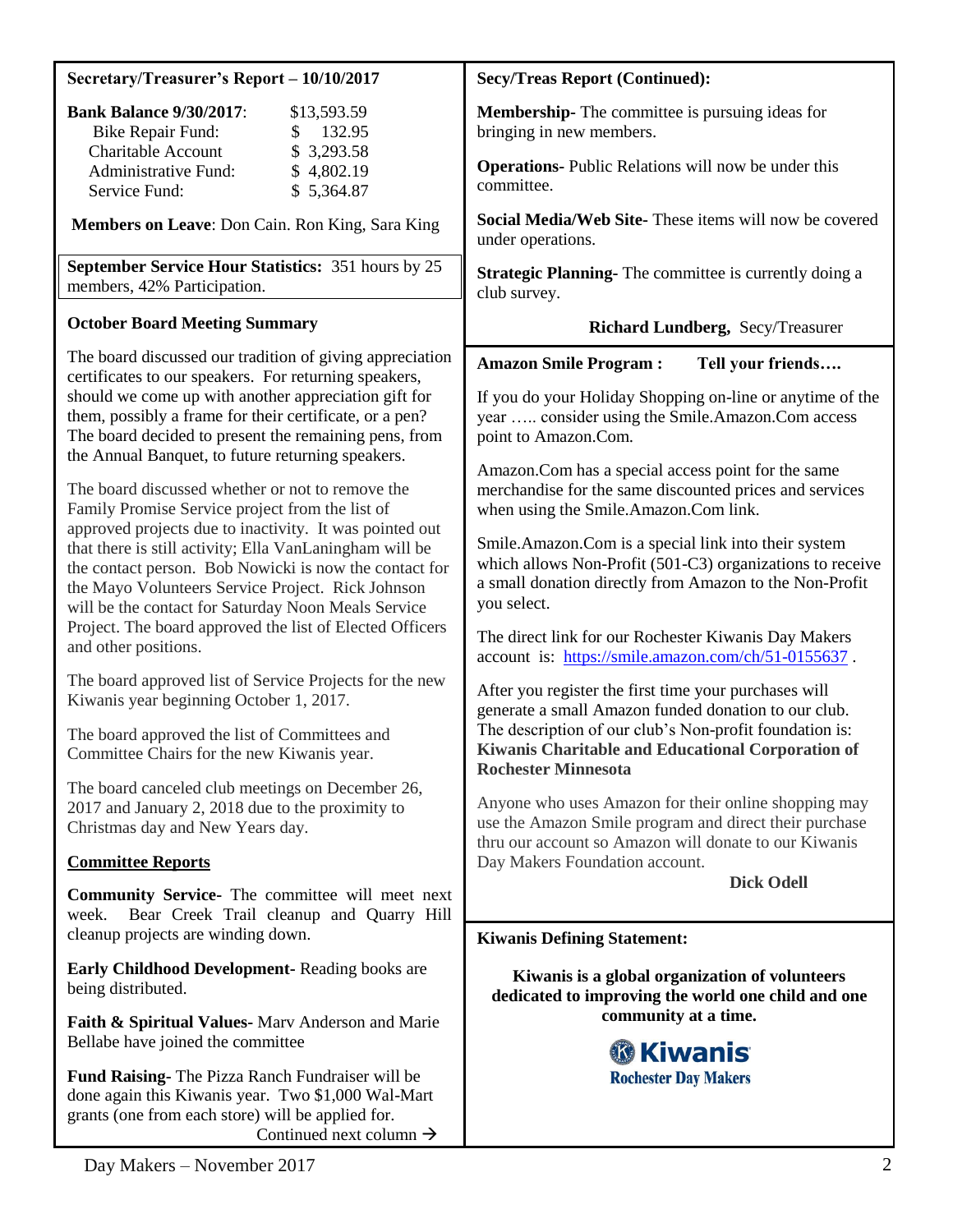# **MN-Dak Governor / Educ Day Event:** Nov 11<sup>th</sup>

The annual **Kiwanis Governor Visit and Education Event will be held on Saturday, November 11**, **2017** at the historic St. James Hotel in Red Wing, Minnesota. All Div 7 club members are encouraged to attend.

Our guests of honor will include **Minnesota-Dakotas District Governor Dan Leikvold** and **Kiwanis International Trustee/Counselor Greg Beard.** 

Our guest speakers will provide excellent information on volunteering trends and community engagement methods.

#### **Bring your cameras as we will be visited by a world famous Movie star!**

- **8:30am** Registration Refreshments and Fellowship
- **9:00am** Division 7 Accomplishments and **Objectives**
- Governor's Address, Trustee's Address
- **10:30am** Guest Speaker: Tracy Nielsen, Executive Director, HandsOn Twin Cities
- Guest Speaker: Charley Nelson, Executive Director, Every Hand Joined, Red Wing
- **12:00pm** Buffet Luncheon and Entertainment
- 1:00pm Recognition of Division 7 Clubs, Presentation of Vantine Life Fellowships
- Nomination and Confirmation of Division 7 Lt. Governor Elect (2017-2018)
- Next Conventions, Club Drawing for Eliminate, Silent Auction results
- **2:30pm** Departure

See Secy Richard Lundberg to register your intention to attend.

This is the closest and lowest cost Kiwanis event to attend and learn a lot about what Kiwanis is focused on in the coming Kiwanis year. It is a great time to get to know the other 28 clubs in our Division 7, ask questions of other Kiwanians and learn new techniques to improve our club.



# **Kiwanis Reading Programs:**



Book distribution programs and reading programs are key service projects for young children.

Learn to Read – Read to Learn !

# *Kids Need Kiwanis*

# **Dick Odell**

# **Herberger's Coupon Bookletts:**

Herbergers coupon books is moving along quite well. We have sold 100 books so far and we will wrap up sales selling books at Herbergers during the sale. A big thank you to all who have bought or sold books.

# **Kathy Davis**

#### **Humor ??**

- Please repeat :  $21 / 31 / 41$  ... so .... "Why isn't thenumber eleven pronounced "ONETY ONE" ?

- Do Lipton Tea employees take coffee breaks …?

- If a pig loses its voice, is it disgruntled …. ?
- If FED EX and UPS were to merge, would they call it FED UP …… ?

Ho ho hoooo ….. **Santa Dave**